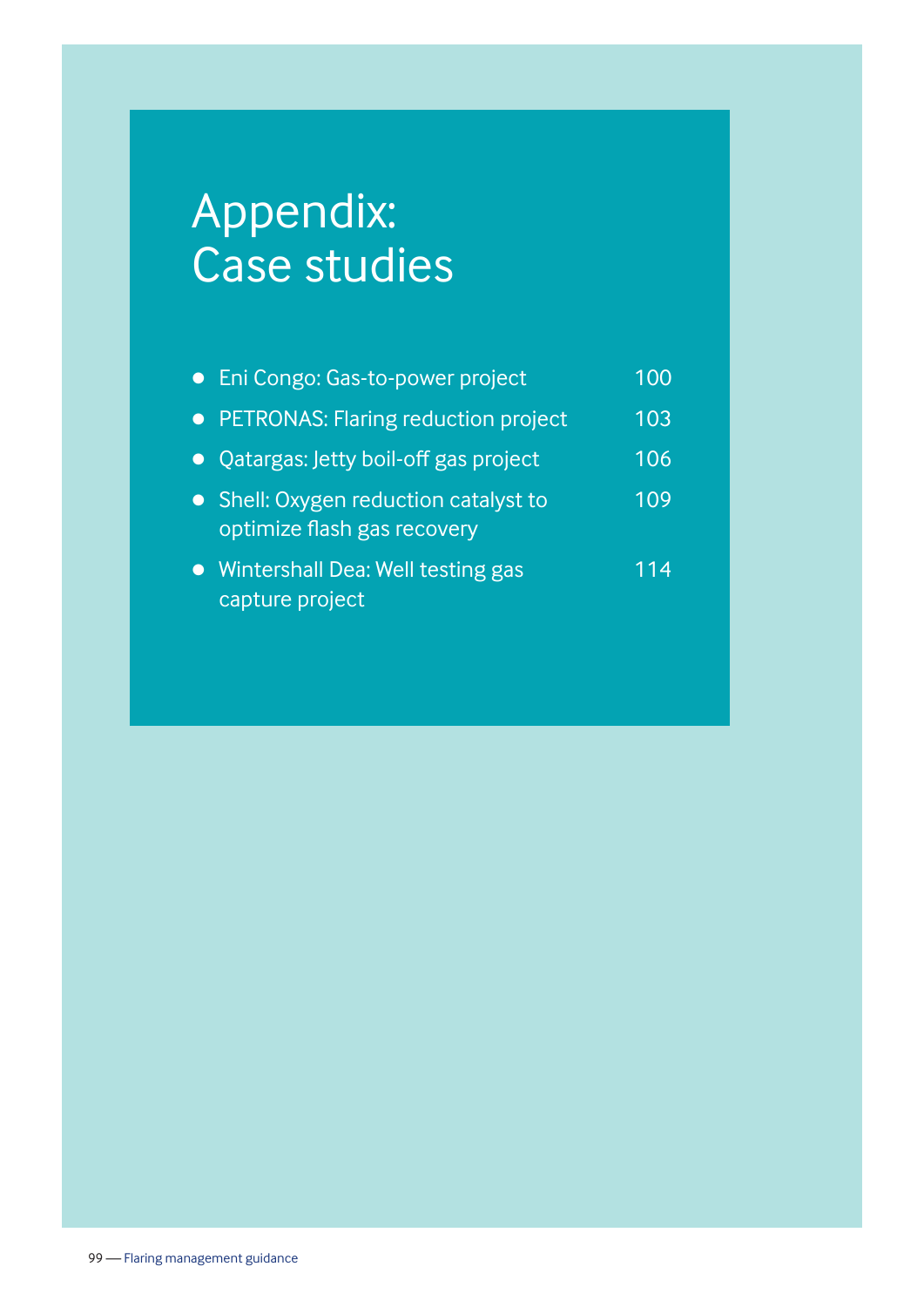# Appendix: Case studies

## ENI CONGO: GAS-TO-POWER PROJECT

In 2007 Eni signed an agreement with the government in the Republic of Congo to develop two electricity power stations in order to eliminate gas flaring. The agreement included the construction of the new Centrale Electrique du Congo (CEC) power station and the revamping of the existing Centrale Electrique de Djéno (CED) power station. By utilizing more than 70 million scf/day of gas (1.98 million cubic meters per day) that was previously flared, the power stations provide 60% of the country's installed capacity and expand access to electricity for approximately 700,000 people.

#### **Background**

Historically, the vast majority of gross gas production in the Republic of Congo was not monetized, as shown in Figure A1.

While flaring and venting of gas decreased by around 30% from its peak of 2.2 bcm in 2005 to 1.56 bcm in 2012,18 this trend was reversed in 2017, as shown in Figure A2 on page 101.



Figure A1 Natural gas production and consumption in the Republic of Congo, 2003-2012<sup>19</sup>

<sup>18</sup> Equivalent to 79 bcf in 2005, and 55 bcf in 2012.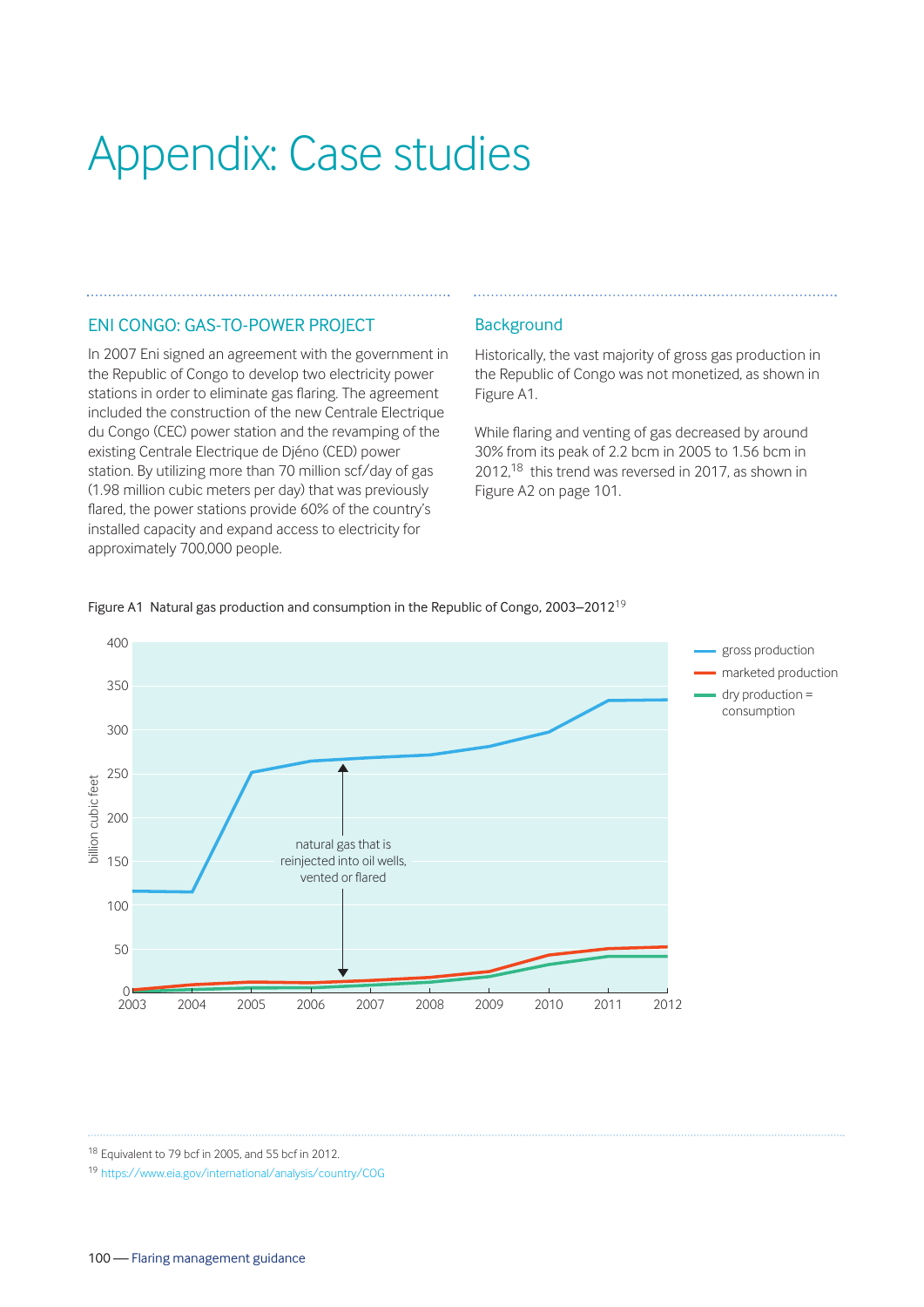

Figure A2 Gas flaring in the Republic of Congo, 2005–2019<sup>20</sup>

The oil and gas industry is overseen by the Ministry of Hydrocarbons with resources managed by the stateowned company, Société Nationale des Pétroles du Congo (SNPC). A new hydrocarbons code enacted in 2016 represents the Ministry of Hydrocarbons' strategy for the country. It encourages exploration and production activities by introducing provisions conducive to the recovery of investment by private companies, as well as more favorable fiscal and customs regimes. Certain taxes and fees are imposed for gas flaring. With respect to associated gas utilization, an earlier code, Decree 2007/294, prohibits systematic flaring by operating companies. Any flaring must be reported to the government. The Republic of Congo recently endorsed the 'Zero Routine Flaring by 2030' initiative.

In 2019, Congo held 284 bcm of proven natural gas reserves, and the market production was 0.58 bcm.<sup>21</sup> All of the marketed production was consumed domestically. A significant portion of the natural gas produced in Congo is reinjected into oil wells to assist recovery.

Société Nationale d'Electricité (SNE), the national electricity company, controls the electricity generation, transmission and distribution sectors. Power consumption is low in Congo because of the limited transmission system that mainly serves the country's principal cities, Brazzaville and Point-Noire. In urban areas, the demand for electricity has increased over the past decade, and Congo has had to rely on power imports to satisfy domestic consumption. Hydropower accounts for a substantial portion of the country's power generation.

Honoring its public commitment to eliminate flaring, maintaining compliance with all applicable regulations and working as a trusted partner with resource owners are key drivers for Eni's comprehensive approach to implementing flaring reduction projects. As an endorser of the 'Zero Routine Flaring by 2030' initiative, the company has established an internal policy and process to identify flare reduction and gas monetization/ utilization projects.

<sup>20</sup> Sources include:

- http://pubdocs.worldbank.org/en/503141595343850009/WB-GGFR-Report-July2020.pdf
- https://www.worldbank.org/en/programs/gasflaringreduction/global-flaring-data
- https://www.researchgate.net/publication/265335324
- https://www.eia.gov/international/analysis/country/COG

<sup>21</sup> https://www.opec.org/opec\_web/en/about\_us/5090.htm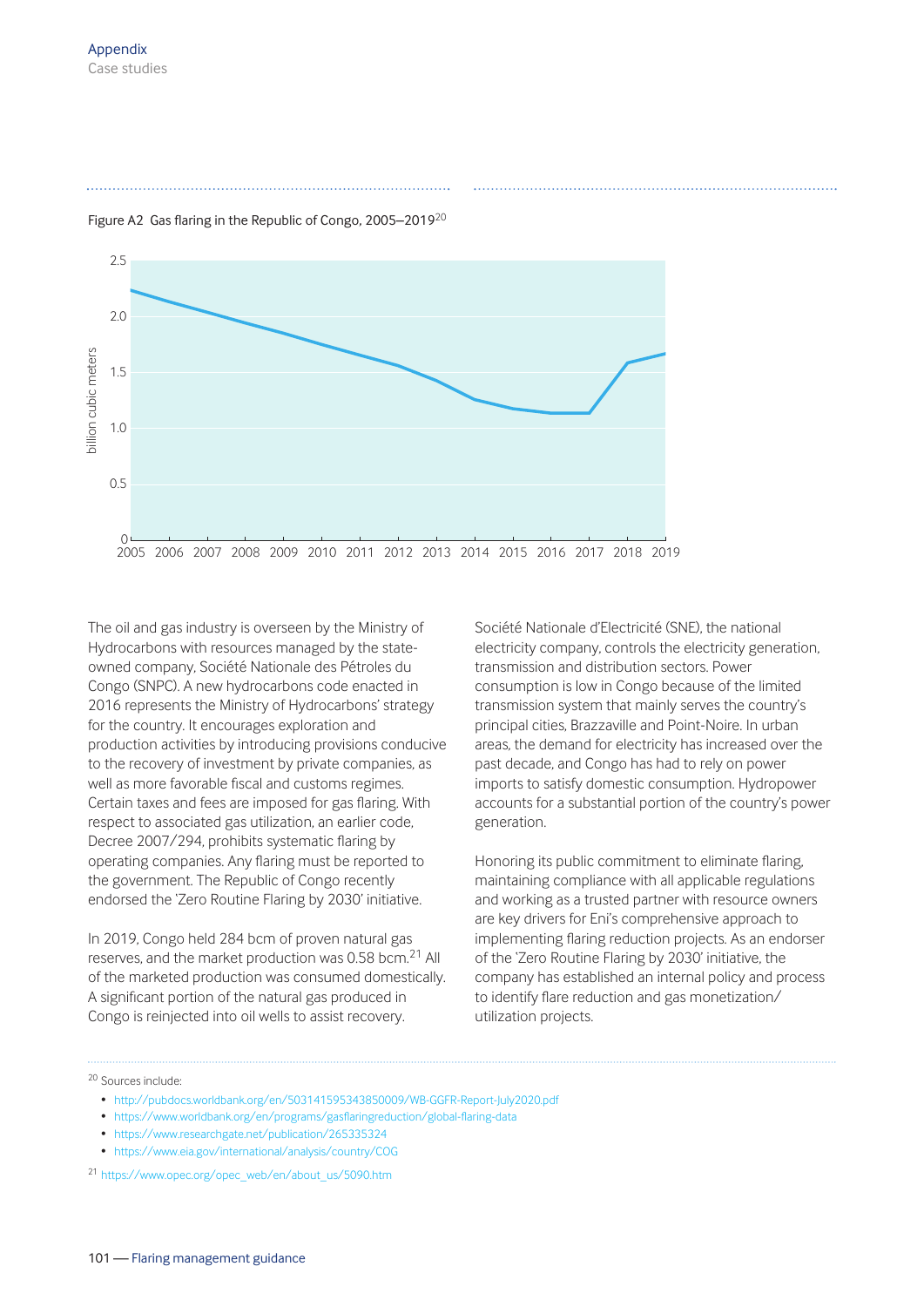Operational enhancements in the company's program to reduce associated gas flaring include: adding compression to move the gas to market; in-field generation of electricity using associated gas; direct measurement of the volumes of gas flared; managing process/equipment start-ups to reduce flaring; and enhancing the maintenance of equipment to improve reliability.

# Project description

Following the acquisition of the existing M'Boundi onshore oilfield in 2007, Eni developed a large-scale energy access model in the country. In the same year the company launched an integrated project with the dual purpose of increasing electricity capacity and reducing gas flaring. In 2008, Eni began constructing two gas-fired power plants (CEC and CED), upgrading the energy transport infrastructure between Pointe-Noire and Brazzaville, and extending the electricity distribution network in the city of Pointe-Noire. In the first phase of this project, a 300 MW electricity production plant was built which started operating in March 2010. It supplies the town of Point Noire which has a population of approximately 700,000 people. At the end of 2011, the high voltage electricity line between Punta Nera and Brazzaville was put into operation. The project was designed to promote the country's energy resources, maximize the use of gas for electricity production, improve the energy distribution system in the area and enhance the development of local markets.

Prior to the project, the M'Boundi oilfield produced approximately 1.98 million cubic meters of associated gas per day, all of which was flared. The API gravity of oil produced (some by hydraulic fracturing) in the field is 34–49 and has a GOR of 86 cubic meters/bbl. The gas is approximately 75% methane and contains less than 3% pentanes plus higher carbon hydrocarbons  $(C_5+)$  and less than 0.5% CO<sub>2</sub>, nitrogen and H<sub>2</sub>S.

The integrated M'Boundi gas valorization project, with a total cost of approximately USD 300 million, included the implementation of the following sub-projects aimed at recovering and utilizing the associated gas that was previously flared at the M'Boundi oilfield:

- M'Boundi gas gathering: a pipeline was constructed to transport recovered gas from M'Boundi to the Djéno area, where the power plants are located. Eni installed the necessary gas capture, treatment, compression and pipeline infrastructure, along with facilities for condensate recovery.
- $\bullet$  CED re-powering: the capacity of the existing CED power plant was doubled to 50 MW via the installation of a second simple-cycle gas turbine.
- **CEC construction:** this involved the development of a new 300 MW power plant (open-cycle gas turbine) in the Djéno area near the CED facility. The power plant was commissioned in 2010. A third gas turbine, adding 170 MW, was commissioned in 2020. The CEC power station supplies energy to the entire municipality of Pointe-Noire, and the excess electricity is transmitted to the city of Brazzaville via a recently upgraded high-voltage network.
- **Gas reinjection program:** a program was developed to reinject excess gas while optimizing reserve recovery from the oilfield.

## **Outcomes**

#### *Flare reduction*

The flaring reduction project of the M'Boundi field was completed during 2015, achieving the zero routine flaring target in the area. The key objective of the project was gas valorization through power generation and access to energy. In particular, the associated gas was fully monetized through a program of gas injection in order to optimize reserve recovery, and a long-term supply contract with power plants in the area including the CEC plant (Eni's interest is 20%). The M'Boundi integrated project was a key part of Eni's strategic objectives to reduce its gas flaring worldwide by 80% by 2015 with respect to a 2007 baseline.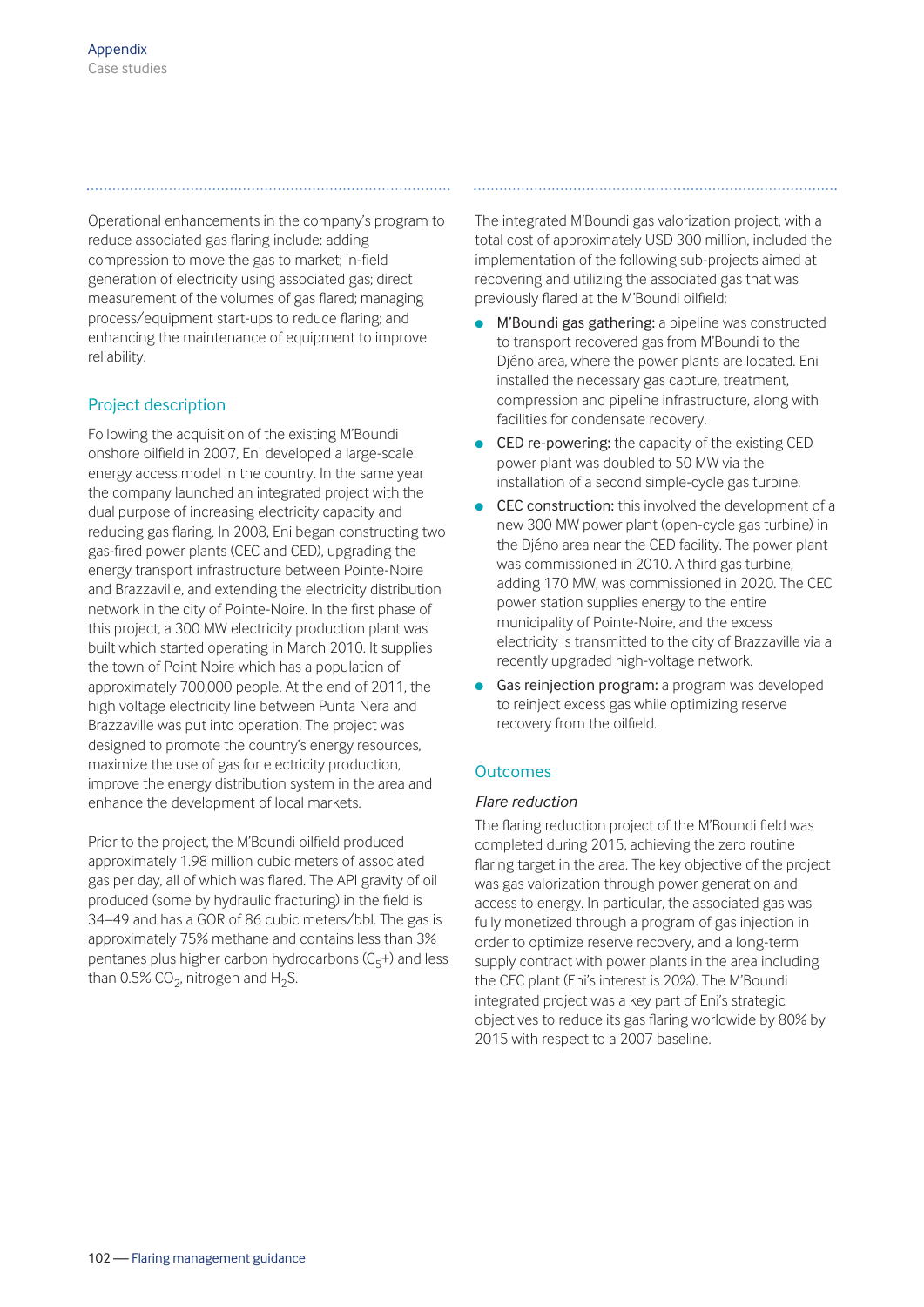

#### Figure A3 Electricity generation by source in the Republic of Congo, 2005-2018<sup>22</sup>

#### *Other benefits*

When power generation is based on associated gas that had previously been flared on a routine basis, the project creates social value as well as an environmental benefit. Unwanted flaring is reduced, and the additional electricity supply contributes to the economic development of the country. Integrated access to the energy project is ensuring access to affordable, reliable, sustainable and modern energy (SDG 7), and helping to build resilient infrastructure, foster innovation and promote inclusive and sustainable industrialization (SDG 9). Figure A3 shows the growth in electricity generation by source, reflecting, in part, the impact of the CEC and CED projects. As well as providing environmental benefits by reducing gas emissions, the energy program has enabled the success of the Hinda Project, which supplies electricity generated by solar panels to 33 community facilities (11 health centers and 22 drinking water wells).

Eni collaborated with the Politecnico di Milano to develop and validate the Eni Impact Tool $^{23}$  to measure the impact of the CEC project and its direct and indirect effects. The analysis concluded that the project improved the living conditions of the local population. The survey involved families, schools, hospitals and manufacturing and commercial activities in 38 neighborhoods. The CEC plant has been active for 10 years and the city of Pointe-Noire has benefited from the electricity supply, ensuring greater access to energy for its inhabitants.

<sup>22</sup> Source: IEA Electricity Information, 2020. https://www.iea.org/subscribe-to-data-services/electricity-statistics

<sup>23</sup> The Eni Impact Tool is used to evaluate the overall quality of the project (such as continuity of supply and voltage stability) and how it impacts the quality of life of the community through specific metrics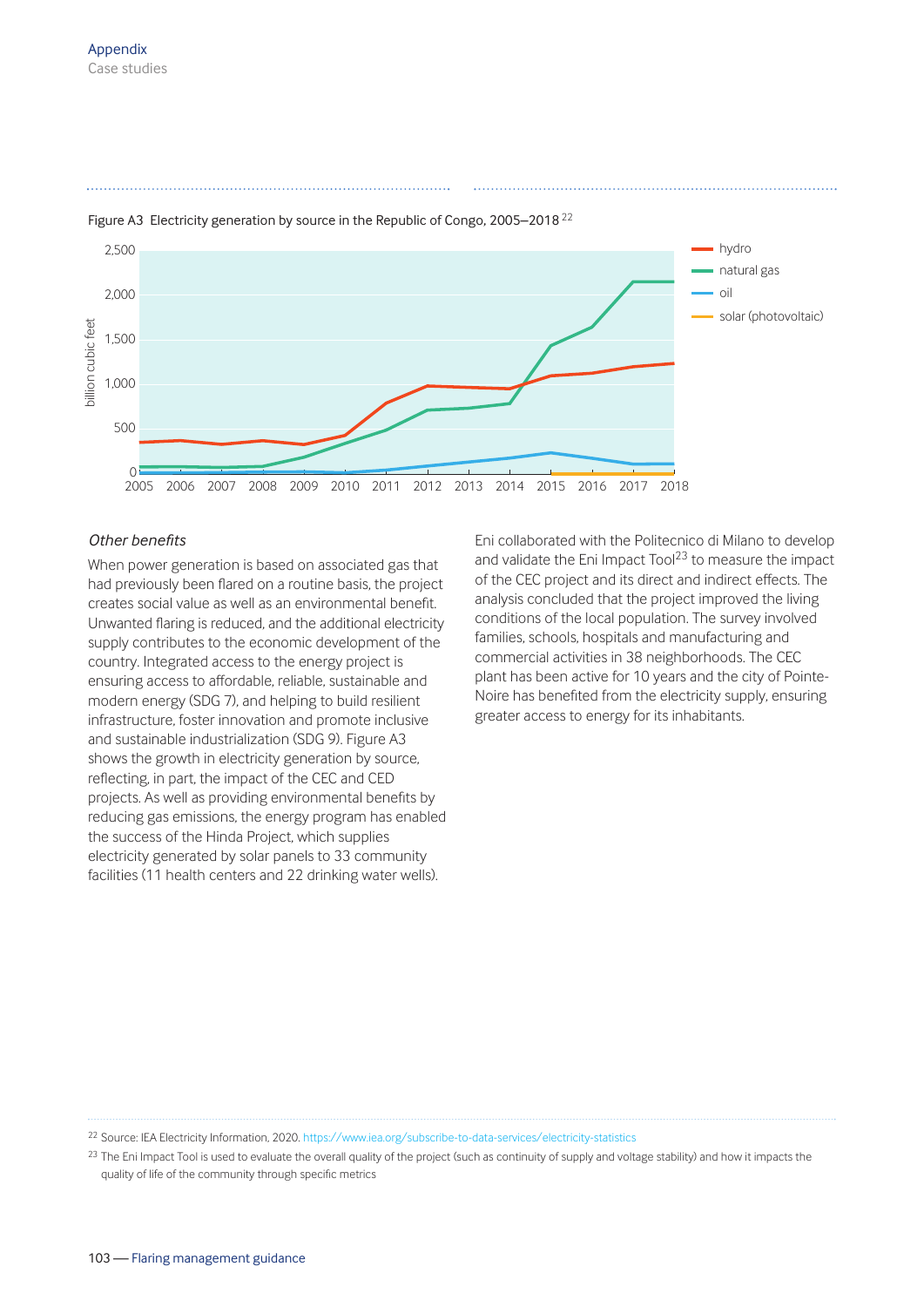# PETRONAS: FLARING REDUCTION PROJECT

#### **Summary**

In an existing offshore legacy field producing lowpressure associated gas, PETRONAS has implemented novel, low-cost surface jet pump (SJP) technology to recover flare gas, where the use of a conventional booster compressor had been commercially challenging due to limited deck space. The first-ever application of the SJP technology by PETRONAS began in 2019. Since then, it has been successfully tested for capturing 5–7 million scf/day of associated gas (100%) that had been flared routinely from the source wells.

#### **Background**

The gas industry in Malaysia incorporates all components of the complete value chain. Offshore, gas is produced by upstream companies under production-sharing arrangements with PETRONAS, the national oil and gas company. The downstream sector of Malaysia's natural gas industry consists primarily of domestic consumption and exports of LNG.

A Gas Master Plan Study commissioned by PETRONAS in 1981 set the roadmap for the development of a natural gas-based economy. It led to the implementation of the Peninsular Gas Utilization (PGU) transmission grid, which has facilitated the construction of more than 10,000 MW of installed power generating capacity, and enabled PETRONAS Chemicals to become one of South East Asia's largest integrated gas-based chemicals producers. Further downstream, the PGU grid feeds into the Natural Gas Distribution System, where gas is piped to retail (mostly industrial) customers. Gas exports to Singapore also flow through the PGU grid.

Embedded in the Malaysian government's energy and economic policies is the view that the natural gas infrastructure and gas-based industries enable national growth and sustainable development. The Petroleum Development Act, 1974 vested in PETRONAS the ownership and exclusive rights of exploring petroleum in Malaysia, and provides PETRONAS with the rights to issue licenses for contractors to commence and continue any business or service pertaining to upstream activities.

Recently, as gas production has declined to a level that is unable to satisfy domestic demand in Peninsular Malaysia, steps have been taken to open the gas market in Malaysia. The government, via the New Energy Policy 2010, the 10th Malaysia Plan and the Economic Transformation Programme, introduced the concept of the 'third-party access' system. Aimed at enhancing the security, reliability and sustainability of the gas supply in Malaysia, the goal is to have gas consumers benefit from competitive prices, better services and enhanced sustainability that comes from third-party access to the gas infrastructure and from market competition.

PETRONAS acts as the national regulatory body through Malaysia Petroleum Management, which is entrusted as the governing body for upstream activities in Malaysia. All operators must comply with the requirements stipulated by PETRONAS. Although there is no specific regulation by the national government on flare reduction, PETRONAS has imposed certain requirements. All new projects are required to operate a policy of zero continuous flaring and venting. For existing facilities, flaring and venting limits are applicable, and efforts to eliminate such activities must be pursued to achieve emissions targets. For both new and legacy operations, routine flaring is allowed temporarily (one day) and all flaring of associated gas must be reported to the government at a regular frequency, with volumes measured by flow meters.

Natural gas plays an important role in Malaysia's energy mix, accounting for more than 40% of the primary energy supply in 2018. However, Malaysia is among a small number of countries that both import and export LNG (see Figure A4 on page 105).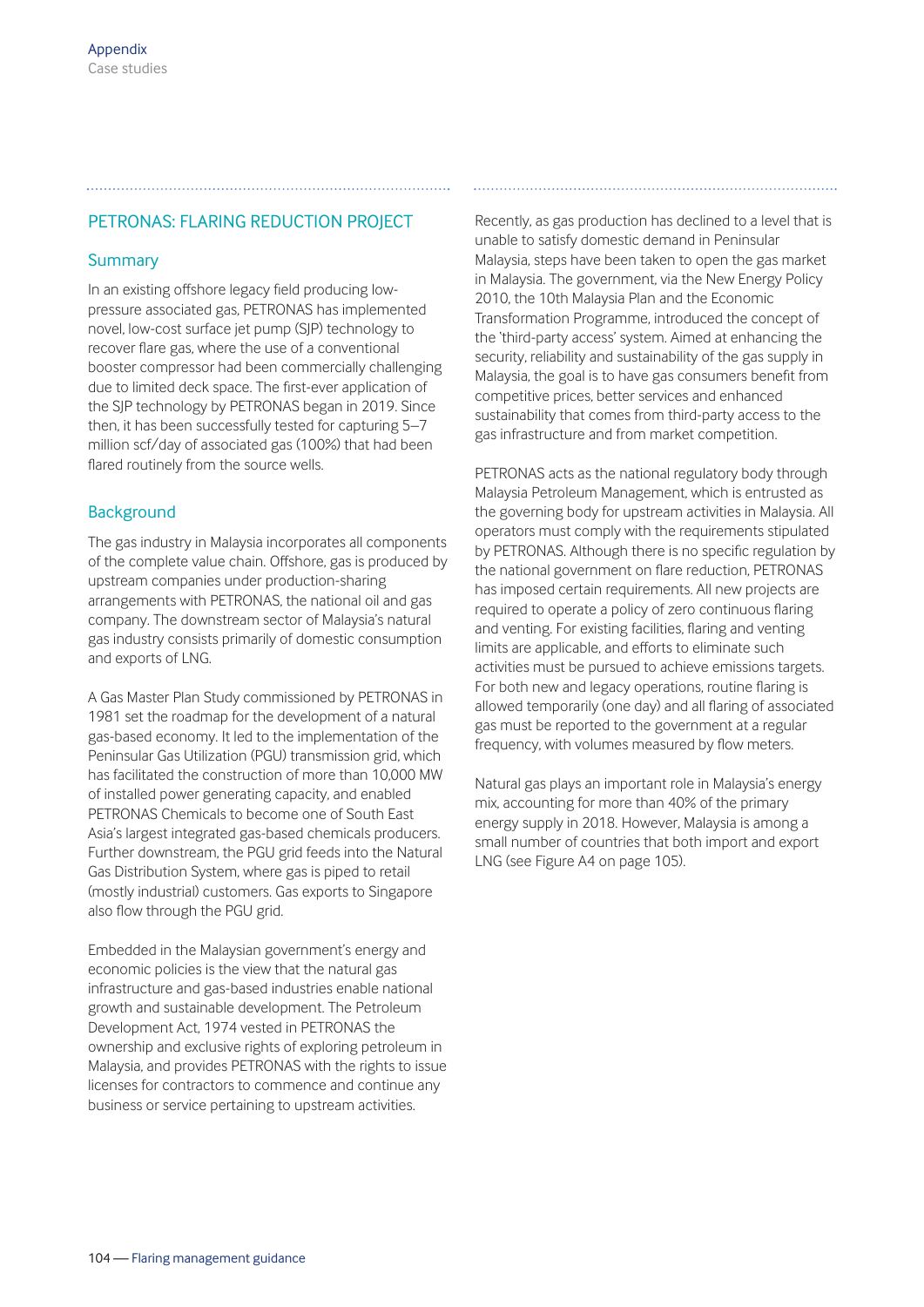

Figure A4 Supply and demand trend for LNG and pipeline gas in Malaysia, 1980–2016<sup>24</sup>

In 2019 Malaysia exported 32.8 bcm from facilities located on the island of Borneo. It also imported 3.74 bcm of LNG to balance declining production from the gas fields around Peninsular Malaysia. This situation is the result of a geographical barrier; there is no pipeline connection between the LNG producing facilities and the regional demand markets.

Consumption of natural gas in Malaysia is spread across several sectors, with power generation being the largest (Figure A5, below).



#### Figure A5 Gas consumption in Malaysia in 2017<sup>25</sup>

<sup>24</sup> Source: Gomes, I. (2020). *The dilemma of gas importing and exporting countries*. OIES Paper: NG 161. Oxford Institute for Energy Studies. https://www.oxfordenergy.org/wpcms/wp-content/uploads/2020/08/The-dilemma-of-gas-importing-and-exporting-countries-NG-161.pdf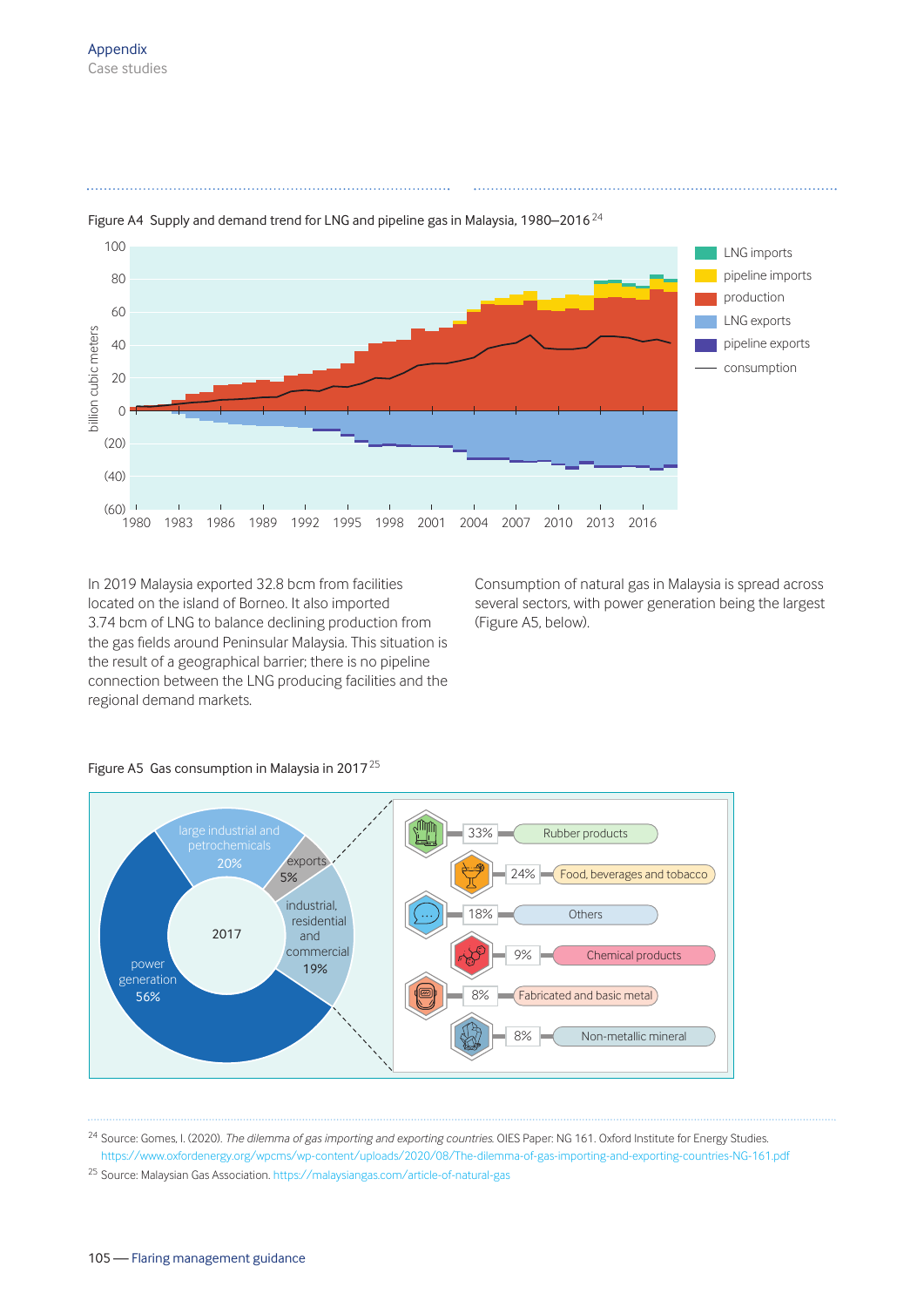PETRONAS has deployed a broad spectrum of technologies to manage, recover and monetize gas resources, including in-field use within upstream operations, compression and distribution to gas consumers, power generation, and NGLs and gas-tochemicals production. Despite a high level of awareness of such technologies, PETRONAS continues to seek new advances in associated gas utilization. This pursuit includes gathering outside (e.g. crowd-sourced) ideas for potential new solutions. For example, through a 2017 Technology Challenge presented to the global community, PETRONAS solicited ideas for the best economic solutions to monetize associated gas from offshore flaring facilities, and to reduce carbon footprint and intensity. More than 30 proposals were received.

#### Project description

Inevitably, as oilfields age, they experience a steady drop in reservoir pressure. This results in a reduced flow at the well head and, consequently, reduced production. In one particular offshore situation, the gas pressure was below the suction pressure of the existing compressor. To sustain production, the conventional approach would have been to lower the separator pressures, with the consequence of high flaring because of the compressor suction pressure limitation. Instead, PETRONAS implemented low-cost SJP technology to capture the produced gas.

SJP technology can be both a low-cost and highreliability solution, with a better value proposition and greater potential for carbon footprint reduction compared with a conventional booster compressor. Based on Bernoulli's principle, SJPs use high-pressure fluid as the motive force to boost the pressure of produced gas. The high-pressure fluid passes through a nozzle, where part of the potential energy (pressure) is converted to kinetic energy (high velocity). The pressure of the fluid drops in front of the nozzle, and it is at this point where the low-pressure gas source connection is made<sup>26</sup>

The project involved multiple offshore wells producing oil with an API gravity of 55–60 at a GOR above 10,000 scf/bbl. Total gas throughput was 5–7 million scf/day, with variations of up to 25%, as measured by a flow meter on the flared gas line. The gas was primarily methane, with  $\leq 2\%$  higher-carbon hydrocarbons  $(C<sub>r</sub>+),$ low concentrations of inert components and no  $H_2S$ .

Commercial use of the first-ever application of the SJP solution began in 2019. It achieved a 100% reduction in flaring. Nearly all (99%) of the gas captured by the SJP is recycled back to main gas compressor suction from where it is then sent off-site as pipeline quality gas for sale to third parties. The remainder is used as fuel to provide field power.

From inception to start-up, the project was implemented within 12 months, with half of that time being allocated to construction on the offshore platform. The total project commitment was less than USD 1 million, mostly capital, and was financed internally. Ongoing maintenance is expected to be minimal because no rotating machinery is involved. The company expected to achieve payback within one year.

The project was driven by PETRONAS' policy that seeks to eliminate all routine flaring and reduce overall GHG emissions. The first step in the project was the formation of a multidisciplinary working-level team of asset and subject matter experts within the organization for reviewing/studying present system performance with available offshore infrastructure. A key requirement was maintaining the capacity of the existing compressor on the platform. The team began by brainstorming, 'solutioning', simulating and evaluating various options. Those that were deemed to be infeasible included reinjection into the reservoir and greater in-field gas usage. After selecting the SJP solution, the project was sanctioned, and detailed design, installation and commissioning took place. Major project risks and mitigation strategies associated with the project were the availability of the motive gas pressure sourced from the compressor, uncertainty of the oil and gas sales price, and the suitability of the compressor performance curve.

<sup>26</sup> Carpenter, C. (2014). *Surface Jet Pumps Enhance Production and Processing*. Article published on the Journal of Petroleum Technology website on 31 October 2014. https://jpt.spe.org/surface-jet-pumps-enhance-production-and-processing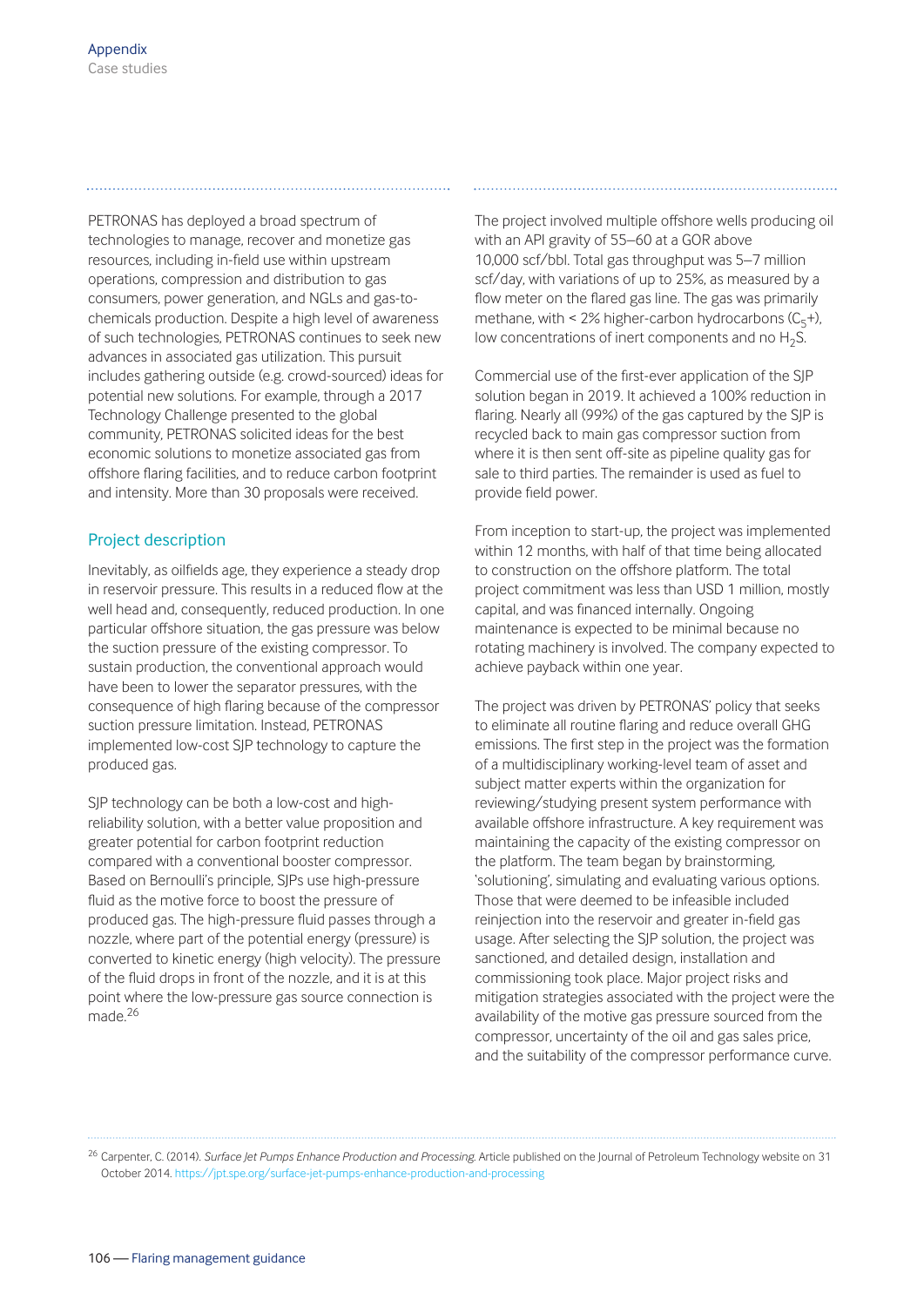# **Outcomes**

PETRONAS views this project as one that represents a breakthrough achievement. It is the first experience of using an SJP to recover the low-pressure gas into the main compressor suction and reduce flaring. It sets an example of how low-cost, high-reliability technology can be used to enhance oil production and facilitate the monetization of flared gas. The project is a testimony on sustainable development, where positive economic returns and beneficial environmental outcome (reduced carbon footprint as well as lower  $\mathsf{NO}_{\mathsf{x}}$  and other emissions) go hand in hand. It supports SDG 12 (Responsible consumption and production), SDG 13 (Climate action) and SDG 9 (Industry, innovation and infrastructure).

# QATARGAS: JETTY BOIL-OFF GAS PROJECT **Summary**

In 2014, Qatargas commenced operations at the Jetty Boil-Off Gas (JBOG) Recovery Facility at Ras Laffan Port in Qatar. This facility collects BOG from LNG ship loading operations and compresses it at a central facility. The compressed gas is then sent to Qatargas LNG trains to be consumed as fuel or converted into LNG. As a result of the JBOG recovery facility, flaring at the Qatargas LNG loading berths was reduced by more than 90%, saving approximately 29 bcf of gas per year.

# **Background**

Qatar has about 12% of the world's proven reserves of natural gas. With the third largest reserves in the world, Qatar is committed to developing its natural gas resources for export markets. At the same time, the government, through the Qatar National Vision 2030, is pursuing economic diversification, renewable energy and environmental protection, among other significant initiatives.

The Ministry of Energy Affairs exercises regulatory administration of the energy sector, covering both oil and gas production, operations and distribution. Qatar Petroleum (QP) is Qatar's national oil company. QP's affiliated gas operating company, Qatargas, manages all of Qatar's 14 LNG trains with a total annual production capacity of 77 million tonnes. Qatargas is the largest LNG producer in the world.

Article 29 of the 2003 Constitution provides that all natural wealth and resources, including oil and gas, belong to the state. The Ministry of Energy Affairs is the primary regulator of the oil and gas sector. Qatar has put into place numerous laws regulating its natural resources. Law No. 10 of 1974 (as amended by Law No. 15 of 1988) established QP as the national oil and gas company.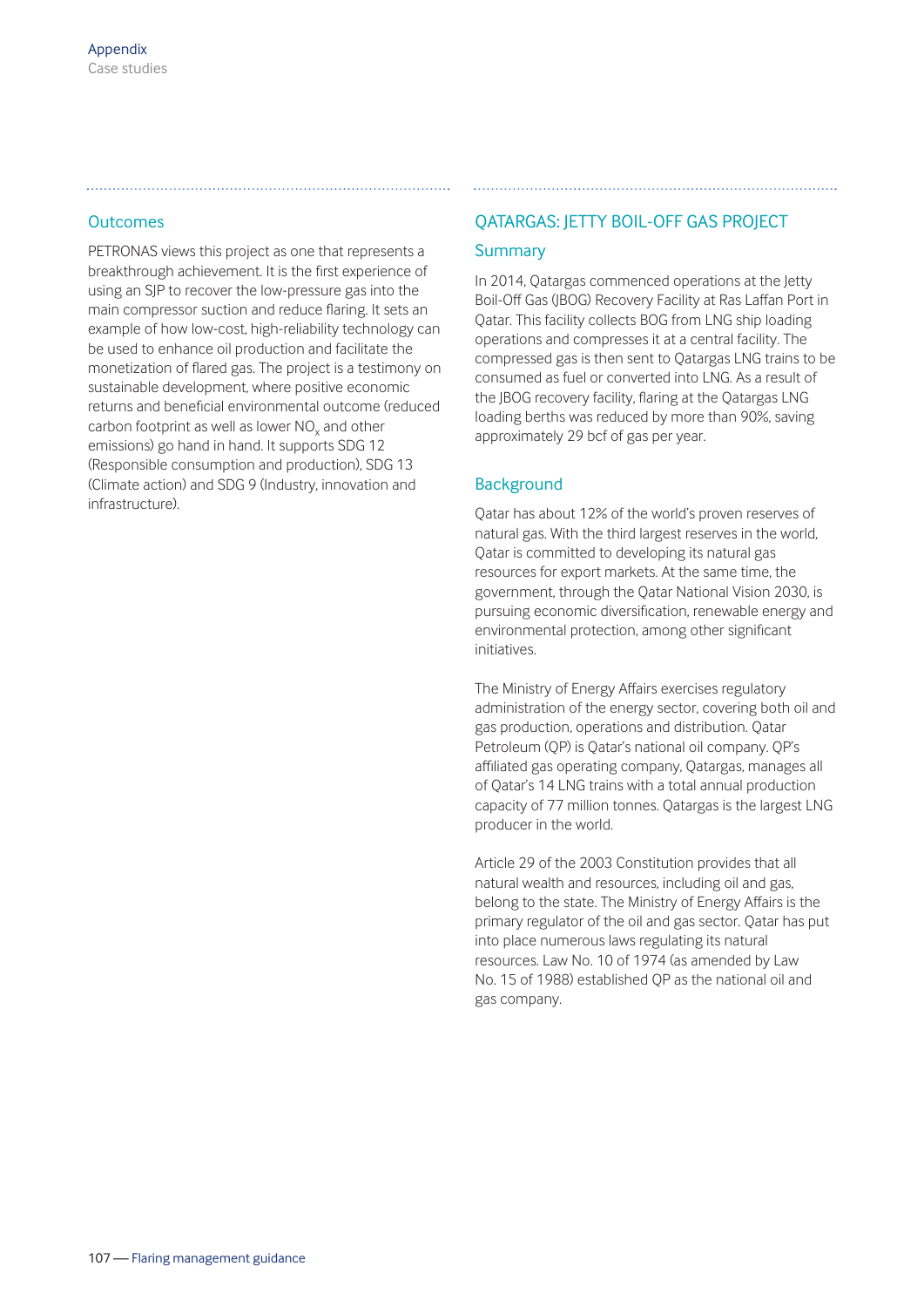QP acts as the commercial arm of the government with respect to its rights in exploration, development, production and transport agreements. Other important laws governing oil and gas and environmental protection are summarized below.<sup>27</sup>

- Law No. 4 of 1977 on the conservation of petroleum resources and the conduct of petroleum operations within Qatar (Preservation of Petroleum Wealth Law).
- Law No. 3 of 2007 addressing the exploitation of natural wealth and resources, which includes not only mining but also oil and gas, and any associated operations (Exploitation of Natural Resources Law).
- Decree Law No. 30 of 2002 for the protection of the environment (EP Law) addresses conservation of the environment, pollution prevention, and protection of biodiversity and human health. The EP Law is further supplemented by its Executive Regulations of 2005. The Ministry of Municipality and Environment (MME) is the regulator for the oil and gas sector and other industrial sectors in the State of Qatar. It is a regulatory requirement for Qatargas' LNG jetty operations to recover a minimum of 90% of BOG flared during ship loading.

Figure A6 Gas production and export trends for Qatar, 2010–2019<sup>28</sup>



Natural gas plays an important role in Qatar's energy mix, accounting for approximately 90% of the primary energy supply. Qatar produced more than 185 bcm of natural gas in 2019 and exported more than 135 bcm via LNG shipments and the Dolphin pipeline, which connects Qatar to demand markets in the UAE (see Figure A6). In addition to LNG and gas exports, Qatar has a wellintegrated supply chain of gas processing facilities, which provide domestic gas for in-country industry and production of fuel additives, chemicals, fertilizers and petrochemicals. It has world-scale GTL facilities, as well as facilities for ammonia and urea production.

The Qatargas Flare Reduction Programme is an overarching program that governs flare reduction activities at Qatargas. It allows for the implementation of measures to keep flaring to a minimum while maintaining process safety. The main drivers in flare reduction stem from the company's commitment to the Qatar National Vision 2030 and its Direction Statement. Multidisciplinary flare management teams have various roles, including: managing flaring data; conducting surveillance of 'bad actors', and raising, tracking and mitigating action items as necessary; revising and optimizing operational and reporting procedures where applicable; progressing operational reliability and maintenance-related initiatives where applicable; and assessing flare meter performance. Qatargas has invested in new projects utilizing existing systems, applied process and operational controls, and reduced flaring during turnarounds and trips. Some of the company's major flare reduction initiatives include the JBOG recovery facility, purge gas reduction at LNG mega-trains, passing valves monitoring programs, and the installation of gas interconnections at some of the LNG mega-trains to help divert gas to other operating trains instead of allowing it to be flared.

The above operational and engineering projects, including the JBOG recovery facility, implemented as part of the Qatargas Flare Reduction Programme, have resulted in a 76% reduction in flaring since 2011; this has resulted in annual gas savings of 55,000 million scf or the power consumption potential of more than 560,000 homes.

<sup>27</sup> Mahmood, S. and Early, M. (2019). *Oil and gas regulation in Qatar: overview*. Thompson Reuters Practical Law Country Q&A 5-525-5499 https://uk.practicallaw.thomsonreuters.com/5-525-5499?transitionType=Default&contextData=(sc.Default)&firstPage=true

<sup>28</sup> Source: IEA. https://www.iea.org/countries/qatar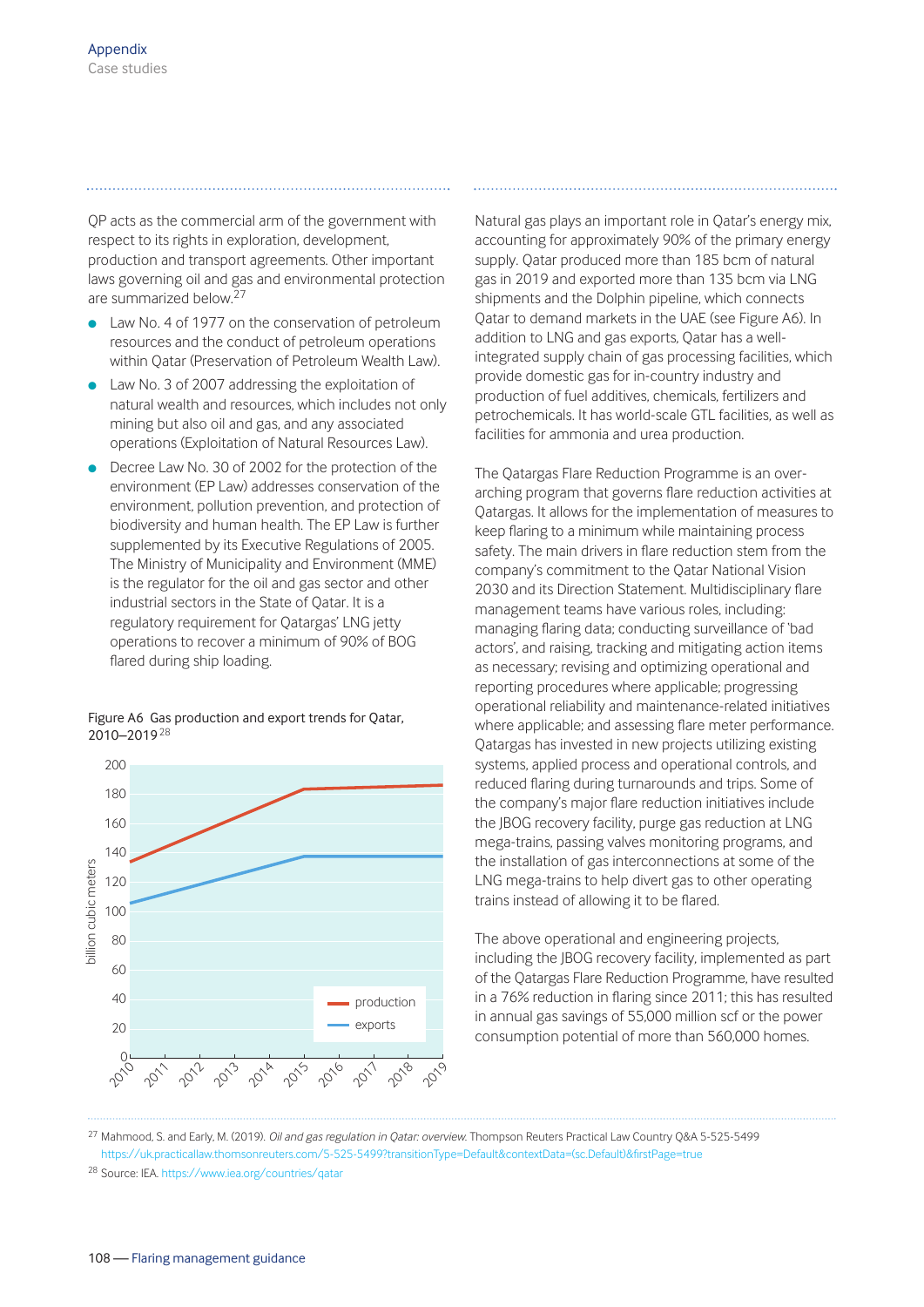# Project description

Flaring during LNG operations is due to the fact that LNG evaporates when it encounters warm spaces or surfaces, generating BOG. At the Qatargas LNG loading berths, BOG is generated through vapor displacement from ship loading and vaporization. During the loading of an LNG cargo, a portion of the -160°C liquid vaporizes as it comes into contact with the warmer ship tank. Previously, this gas would be flared at the ship's berth because there was no outlet for the low-pressure gas.

Guided by Qatar's National Vision to produce and supply clean energy to the world, Qatargas introduced the JBOG Recovery Project to recover the flared BOG. Front-end engineering design (FEED) work was awarded in late 2007. Following detailed engineering, a 55-month construction phase and subsequent commissioning, Qatargas com menced operations at the JBOG recovery facility in 2014.

During the loading of LNG tankers, around 1% of the -160°C LNG evaporates due to the difference in the temperature of the LNG and the ship's tanks. The BOG, which is discharged from the ships at temperatures ranging between -80°C to -100°C, is collected via a large-diameter (34–60 inch) stainless steel header system. The gas is then routed to the heart of the JBOG facility — the central compression area (CCA). At the CCA, collected gas is compressed from 0.03 barg to 47.5 barg in two compressor trains (each with low-, medium- and high-pressure compressors) sized for 50% of the rated capacity of 163 tonnes of JBOG per hour. This is equivalent to the maximum amount of BOG generated by three ship loadings simultaneously. Low-pressure BOG collected from LNG ships is compressed at a central facility and then sent to LNG producers to be consumed as fuel or converted into LNG. With this installed capacity, the CCA can recover more than 90% of the total flared gases at LNG berths.

One of the significant challenges was that the original design of the LNG terminal had not included sufficient space to install a compressor, driver and associated equipment. This constraint led to a change in the design of the plant, which involved relocating all of the compressors to a central location, some 5 km away. The new concept relied heavily on the ships' BOG compressors to deliver the gas at a pressure high enough to enable the gas to be transported from the ships to the CCA.

Because the project was to be located in brownfield areas, construction logistics were difficult. About 1,500 piles had to be drilled to carry the load of the facilities. A laser scan survey of each area produced high resolution digital images, which were later incorporated into a 3D computer design model. This identified potential conflicts (especially those in the subsurface) and helped to streamline the project's timeline, generating cost savings.

Several other technical design innovations were implemented, as follows:

- **.** Ultra-low differential pressure check valves: due to the considerable drop in pressure between the ship and the compressor, no existing check valve design was available that could handle the very low inlet pressures at temperatures ranging from -140°C to ambient temperature. A special tilting disk check valve was developed, which uses an ultra-light titanium disk shaped like an airfoil.
- Largest BOG compressor: the first stage BOG compressors, designed and built by GE Nuovo Pignone, are some of the largest in the world, and are capable of handling 163 tonnes per hour at very low suction pressures.
- Ultra-low temperature buckling pins: buckling pins are special pressure relieving devices used in applications where quick pressure relief is required. To protect the ship's LNG tanks from an overpressure scenario, the JBOG design incorporated buckling pin valves capable of operating in cryogenic conditions, with special seals and mechanisms to ensure their reliability.

# **Outcomes**

The JBOG facility is a landmark project for the State of Qatar, representing one of the cornerstones of Qatargas' overall flare management strategy. Flaring due to JBOG operations was reduced by more than 90%, producing a net reduction of approximately 1.6 million tonnes of  $CO<sub>2</sub>$ per year. In total, the facility saves 29 bcf/year which is enough to generate ~750 MW of energy, or the amount needed to power approximately 300,000 homes. As the largest environmental project of its kind in Qatar, with an investment of approximately USD 1 billion, the project is a tangible demonstration of progress on Qatar's National Vision and National Development Strategy, and in achieving the expectations of SDG 13 (Climate action).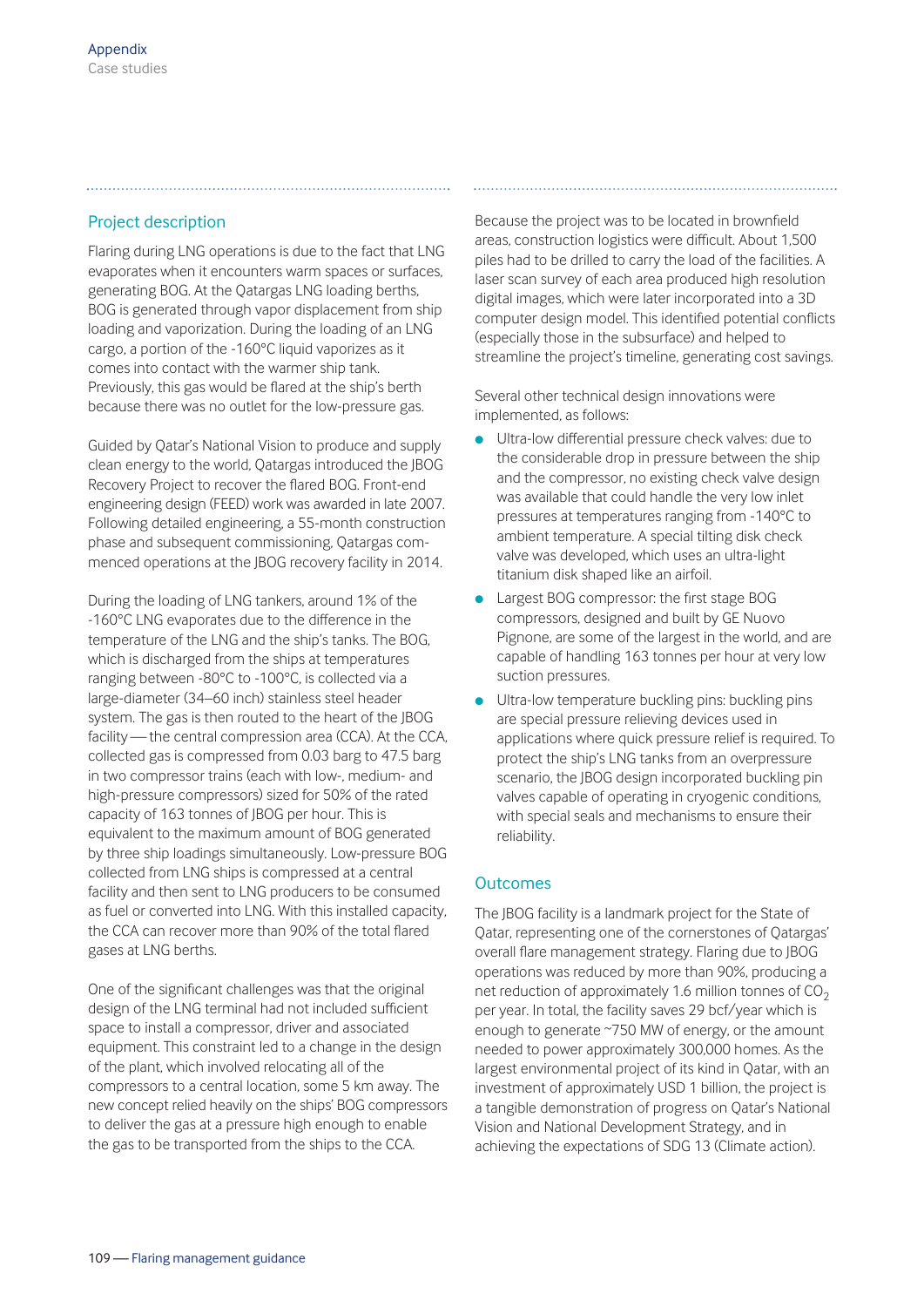## SHELL: OXYGEN REDUCTION CATALYST TO OPTIMIZE FLASH GAS RECOVERY

#### Summary

SWEPI LP, an affiliate of the Shell group of companies operating in the Permian Basin, installed technology to reduce oxygen concentrations found in oil tank vapors, thereby upgrading the gas to a level that met pipeline quality specifications for off-site sales. This allowed the gas to be monetized, reducing the volume of gas flared by 40% compared to prior operations. Due to its fieldproven performance, high reliability, low maintenance, modularity and attractive economics, Shell<sup>29</sup> has continued to expand deployments of this technology.

#### **Background**

The Permian Basin is an oil and gas producing area located in West Texas and the adjoining area of south-eastern New Mexico. It covers an area that is approximately 250 miles wide and 300 miles long, and is composed of more than 7,000 fields in West Texas. Oil and natural gas is produced from depths ranging from a few hundred feet to five miles below the surface.

The greater Permian Basin accounts for nearly 40% of all oil production in the United States, and nearly 15% of its natural gas production. The basin has historically experienced two significant increases in unconventional (horizontal) drilling activities, first in the 2011–2014 period and secondly during the oil price recovery in 2016–2018.

During late 2019, activity levels began to fall as fundamentals weakened and investor pressure led to operators shifting focus away from production growth.<sup>30</sup> Oil and gas production rates and drilling activity began to recover in 2020 and the trend has continued into 2021.

The Permian Basin has experienced a significant increase in natural gas flaring and venting in recent years, driven by a combination of higher activity levels, more production from areas with less-developed gas gathering infrastructure, and basin-wide take-away capacity bottlenecks. Flaring in the Permian Basin in Texas and New Mexico peaked in 2019, averaging more than 0.75 bcf/day.<sup>31</sup> Flaring volumes subsequently declined as the effects of a global supply-demand imbalance worked their way through the oil markets.

Within the Texas portion of the Permian Basin, eventdriven flaring makes up more than 56% of total flaring. Temporary (< 1 year duration) routine flaring contributes 26%, long-term (> 1 year duration) routine flaring comprises 11%, and operational flaring from best-in-class operations accounts for the remaining 7%.32 This means that most flaring is the result of issues at the well site or in midstream facilities, and these events and the subsequent flaring multiply when the overall gas infrastructure is running at or near maximum capacity. Variations in flaring have been driven by a number of factors including operator economic considerations, insufficient midstream infrastructure capacity, and varying regulations.

<sup>29</sup> In this case study, 'Shell' refers to SWEPI LP, an affiliate of the Shell group of companies operating in the Permian Basin.

<sup>30</sup> Rystad Energy and EDF (2021). *Permian Basin Flaring Outlook. Condensed Report.* January 2021. http://blogs.edf.org/energyexchange/files/2021/01/20210120-Permian-flaring-report.pdf

<sup>32</sup> Rystad Energy and EDF (2021). *Permian Basin Flaring Outlook. Condensed Report.* January 2021. http://blogs.edf.org/energyexchange/files/2021/01/20210120-Permian-flaring-report.pdf

<sup>31</sup> https://www.houstonchronicle.com/business/energy/article/Permian-natural-gas-flaring-lowest-in-a-decade-as-15873536.php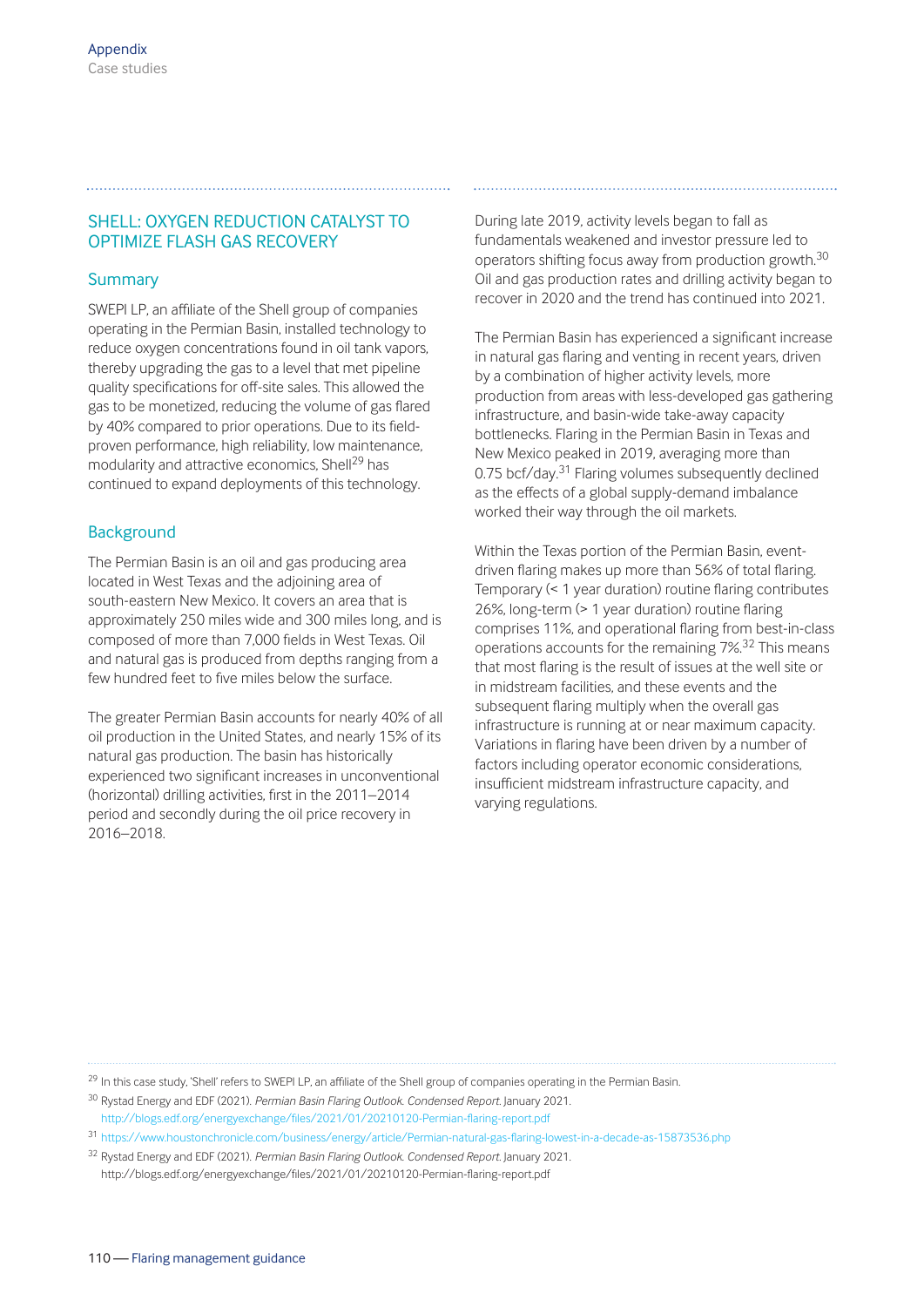There have been a variety of US federal agency regulatory initiatives, legal challenges and court decisions regarding national-level control of venting and flaring during the 2016–2020 period.<sup>33,34</sup> The net result is that the primary regulations covering flaring of associated gas are those that exist at the state level.

In Texas, the Texas Railroad Commission (RRC) has jurisdiction over venting and flaring with respect to the prevention of waste of natural resources, and is the authority for granting requests by operators to flare associated gas.35 The Texas Commission on Environmental Quality holds the authority to issue permits<sup>36</sup> for air emissions produced by flaring, and to establish technology requirements $37$  and options for new flares and vapor combustion operations.

The RRC's Statewide Rule 32<sup>38</sup> allows an operator to flare gas while drilling a well, and to flare for up to 10 days after a well's completion to conduct well-potential testing. Rule 32 also allows an operator to request an exception to flare gas in certain circumstances. The majority of requests for exceptions received by the Commission are for flaring associated with casinghead gas from oil wells. Flaring of casinghead gas for extended periods of time may be necessary if the well is drilled in areas new to exploration where pipeline connections are not typically constructed until after a well is completed and a determination is made about the well's productive capability. Other reasons for flaring include gas plant shutdowns, compressor repairs, or maintenance being carried out on gas lines, wells or other facilities. In existing production areas, flaring may also be necessary because existing pipelines have reached capacity.

RRC staff issue flare exceptions for 45 days at a time, for a maximum limit of 180 days. Extensions beyond 180 days must be granted through an RRC Final Order. In 2019, 6,972 venting and flaring exceptions were issued statewide by the RRC, compared to 651 in 2011, which was before the widespread use of horizontal drilling and hydraulic fracturing began in the Permian Basin. Shell requested fewer than 50 short-term exceptions (< 60 days duration) in the 2018–2020 period; these were due to extended flowback operations or to complete mechanical repairs on vapor recovery systems.

State agencies in Texas have adopted regulatory requirements to drive gas utilization, and are working with oil producers to limit the need for flaring without shutting down or affecting crude oil production. In February 2021, the Texas Methane & Flaring Coalition (TMFC)39 issued a report detailing a statement supporting a goal to eliminate routine flaring by 2030. Shell is a member of the TMFC and is supportive of the goal to eliminate routine flaring by 2030. Shell is also committed to the 'Zero Routine Flaring by 2030' initiative.

The Permian Basin has experienced steady growth in gas production since the onset of the unconventional/ tight oil era (see Figure A7 on page 112).

- <sup>33</sup> US EPA. Actions and Notices about Oil and Natural Gas Air Pollution Standards.
- https://www.epa.gov/controlling-air-pollution-oil-and-natural-gas-industry/actions-and-notices-about-oil-and-natural-gas
- <sup>34</sup> US Department of the Interior, Bureau of Land Management. Methane and Waste Prevention Rule.
- https://www.blm.gov/programs/energy-and-minerals/oil-and-gas/operations-and-production/methane-and-waste-prevention-rule
- <sup>35</sup> https://www.rrc.texas.gov/about-us/faqs/oil-gas-faqs/flaring-regulation/
- <sup>36</sup> https://www.tceq.texas.gov/permitting/air/guidance/newsourcereview/flares/nsrauth\_flares.html
- <sup>37</sup> https://www.tceq.texas.gov/permitting/air/guidance/newsourcereview/flares/nsr\_fac\_flares.html
- <sup>38</sup> Texas Administrative Code, Title 16, Part 1, Chapter 3, Rule §3.32. https://www.law.cornell.edu/regulations/texas/16-Tex-Admin-Code-3-32
- <sup>39</sup> The Texas Methane & Flaring Coalition, which includes seven trade associations and more than 40 Texas operators, was formed to develop industryled solutions designed to mitigate and reduce methane emissions and flaring. www.texasmethaneflaringcoalition.org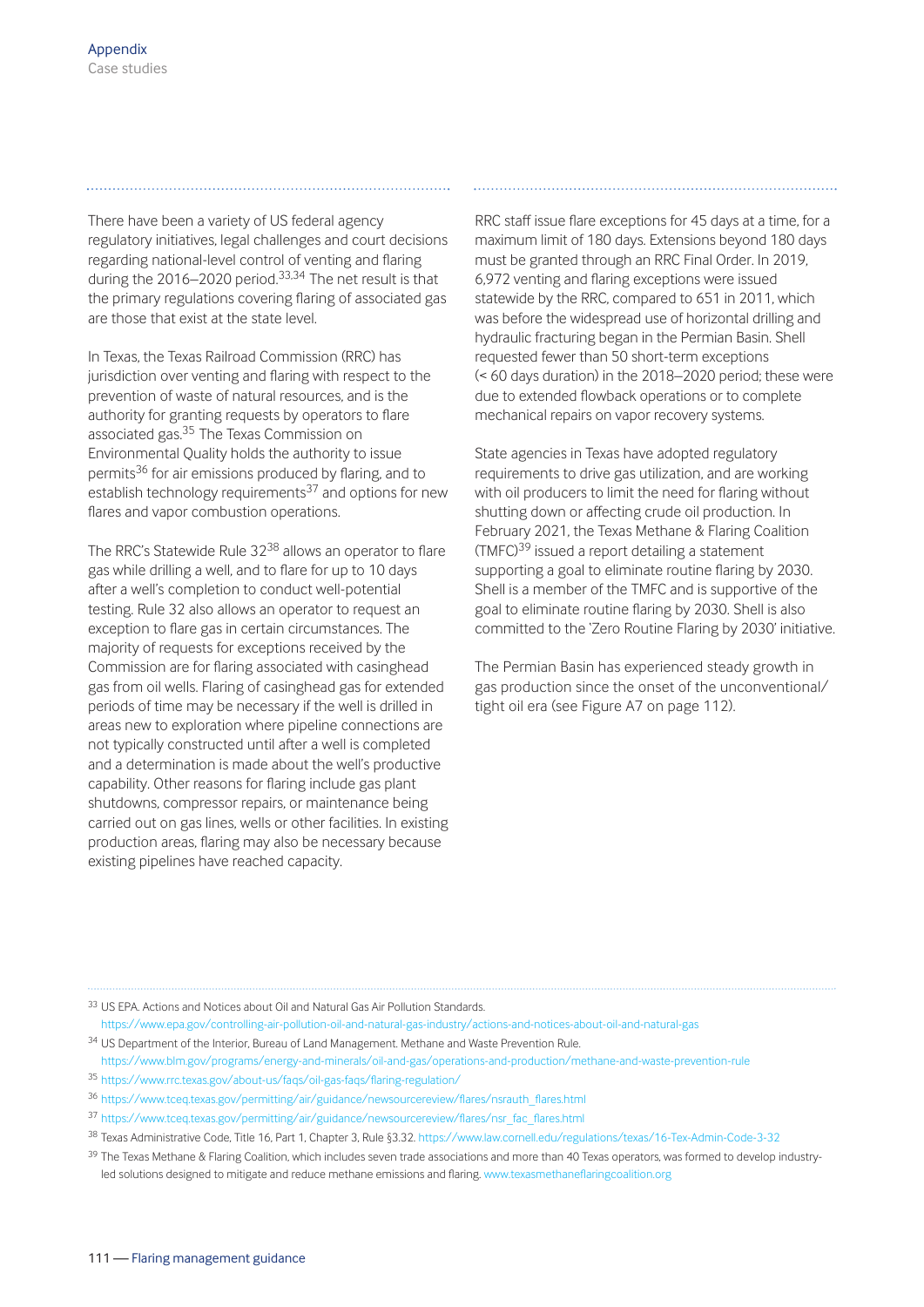

## Figure A7 Historical gross gas production in the Permian Basin<sup>40</sup>

Gas production has grown significantly during the past 8 years, with average production volumes rising from approximately 3.2 bcf/day in 2012 to more than 12.6 bcf/day through 2020. Much of the growth is attributable to associated gas.

Consumption of natural gas in Texas is spread across several sectors, with delivery to other states representing about 30%, industrial uses and power generation each representing about 21%, international exports 18% (and growing), and residential, commercial and other uses covering the remaining 10%.

Shell employs a comprehensive approach to environmental protection. It operates its shale oil and gas assets with the goal of eliminating routine venting or flaring of associated gas that takes place due to limited market capacity, and minimizing the volume of gas flared for safety, environmental or emergency situations.

Based on corporate standards, sites are advised to provide equipment and facilities to export, reinject or use the associated gas to eliminate continuous flaring. All potential options for gas utilization are considered, including the direct measurement of flare or vent gas flows, compressor optimization, gas-to-electricity conversion, gas to NGLs, and LNG production where appropriate. Operational best practices such as reduced facility start-ups to reduce flaring, leak detection, enhanced maintenance, and improvements in flare headers are also pursued. While some flaring may still occur for safety or emergency purposes, or due to lack of pipeline capacity, sites follow a flaring and venting management action plan when such activities are necessary.

Shell is part of the World Bank's GGFR and has endorsed the 'Zero Routine Flaring by 2030' initiative. This commitment to end the disposal of gas by flaring informs Shell's approach to identify ways to use associated gas from oil production to achieve positive outcomes for local communities.

<sup>40</sup> Source: Texas Railroad Commission Production Data Query System https://www.rrc.state.tx.us/resource-center/research/research-queries/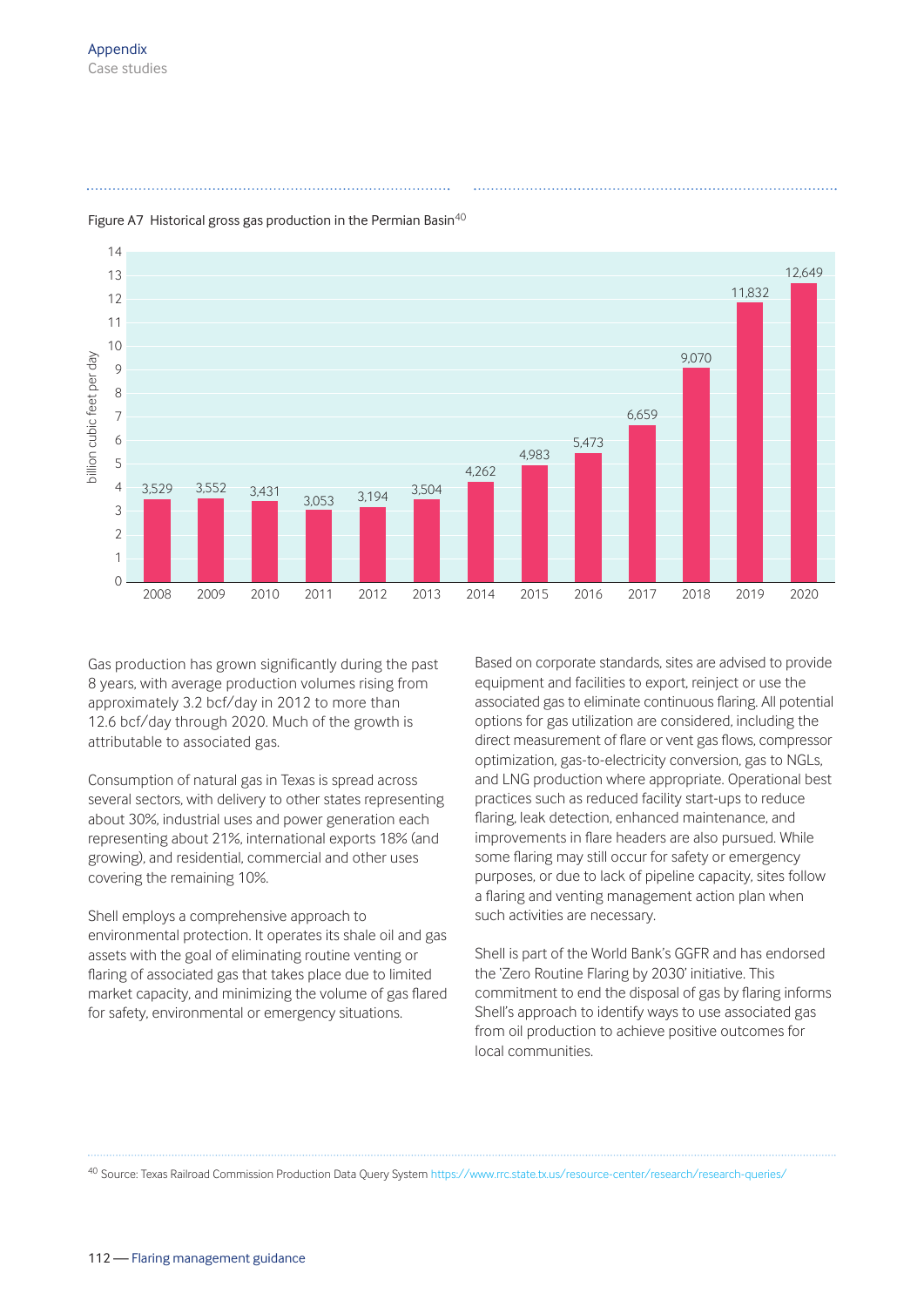# Project description

For operations in the Permian Basin, tank storage of produced oil prior to sale can be found at multi-well pads, gathering facilities or central processing facilities. Many oil and gas producers have adopted the use of oil storage tanks with sealed hatches to help prevent the venting of emissions. In a sealed tank, vapors accumulate between the liquid surface and the top of the vessel, causing tank pressures to increase. This pressure presents a potential safety risk when hatches are opened and can also cause fugitive emissions from thief hatches, seals or connectors. Since the tank vapor is rich in hydrocarbons, it is often profitable to implement recovery options and sell the gas to market. Doing so enables the tank pressures to be reduced and mitigates safety risks. However, if the oxygen content of the tank vapor gas exceeds pipeline specifications, the gas must be flared.

Collecting the hydrocarbon-rich vapor from the tank headspace and sending it to a flare or vapor combustion unit destroys the potential value of the gas and results in GHG and other emissions to the air. A commonly used alternative method is to recover a portion of the flash vapor in a low-pressure vapor recovery tower combined with a VRU. This system partially de-gases the produced oil prior to entering the storage tanks, and can reduce

flaring but may not consistently produce gas that meets the pipeline specifications for oxygen (typically a maximum of 10 ppm).

As part of its commitment to flare minimization, Shell sought a more reliable and effective solution to reduce flaring and improve vapor recovery performance. It selected the EcoVapor ZerO<sub>2</sub> technology to operate along with VRUs. The intent was to help reduce flaring and GHG emissions by capturing and monetizing the tank and loading truck flash gas. When added to a typical oil gathering and tank storage site, the ZerO<sub>2</sub> system (see Figure A8) enables a low vapor pressure to be maintained in the storage tank systems without the need for a continuous flare. Using a precious metal catalyst in a reactor vessel, oxygen is converted to approximately equal parts of  $CO<sub>2</sub>$  and H<sub>2</sub>O, which remain in the gas stream. The resulting low-oxygen, high-Btu gas can be injected into the gas sales line. EcoVapor estimates that, for a typical 2,800-Btu gas stream, the ZerO<sub>2</sub> system results in 0.169 tonnes of  $CO<sub>2</sub>e$  captured per thousand scf processed at a cost of USD 0.81 per tonne. This nominal cost is offset by the increased sale of hydrocarbons (primarily NGLs), which are diverted from the flare and injected into the sales line.



Figure A8 Typical application of the EcoVapor ZerO<sub>2</sub> technology<sup>41</sup>

<sup>41</sup> Source: adapted from CEMS presentation: https://coems.org/wp-content/uploads/2021/01/2021-February-CEMS-Presentation-Notes.pdf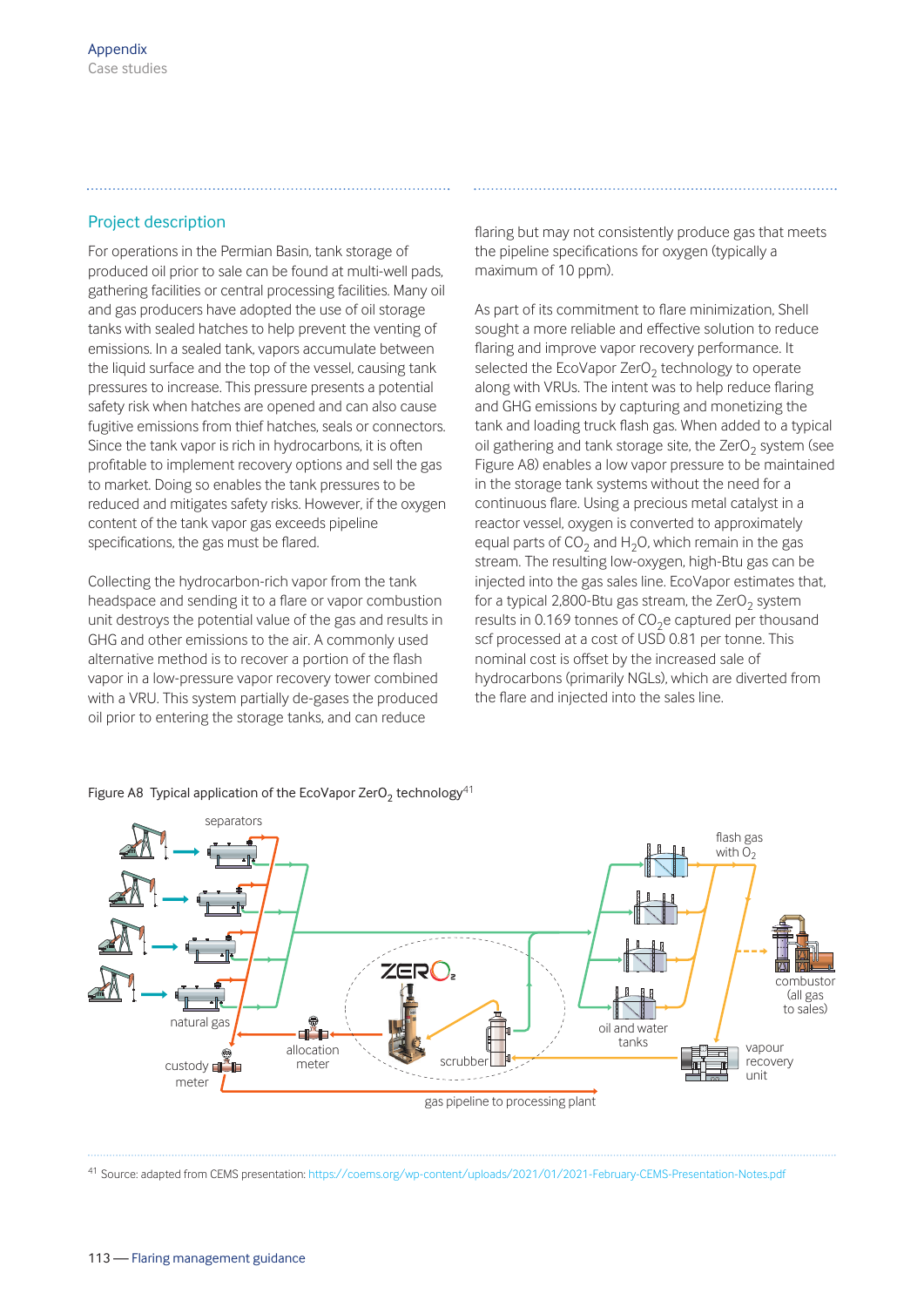Features of the ZerO<sub>2</sub> units that Shell found attractive include:

- **a** a significant reduction in oxygen concentration (from 3.5–5.0% inlet to 0–5 ppm outlet);
- $\bullet$  the elimination of a continuous flare operation;
- a good (one-year) catalyst life, with a catalyst that can be regenerated;
- $\bullet$  a 4:1 turndown ratio:
- a low pressure drop across the reactor unit, and low power consumption;
- **a** a small footprint and quick installation; and
- simple maintenance (no moving parts) and high availability (a runtime of more than 99.5%).

In its initial work with EcoVapor in 2019, Shell chose operations with wells in the Delaware Basin portion of the Permian Basin. Oil produced from hydraulically fractured wells had an API gravity in the range of 42–52, with a GOR of approximately 100. The methane concentration of the associated gas was 15–30 mol%, and pentanes plus higher-carbon hydrocarbons  $(C_5+)$  were in the range of 7–13%. Production in the asset was growing — the gas volume captured during the project was 3 million scf/day on an annualized basis.

EcoVapor ZerO<sub>2</sub> units were installed at multiple facilities over a two-year period. The total project commitment was approximately USD 10 million. Based on the success of the initial test, which included a 40+% incremental reduction in the volume of gas flared, Shell deployed additional units. By the end of 2019, a total of 32 ZerO<sub>2</sub> units were in service, comprising a combination of small-capacity (0.3 million scf/day) and large-capacity (1.2 million scf/day) units.

# **Outcomes**

At the Permian unconventional oil asset, Shell has carried out operational upgrades that remove flares from well pad design, and has invested in new technologies to improve the reliability of vapor recovery systems. Due to the field-proven performance, high reliability, low maintenance, modularity and attractive economics associated with the EcoVapor ZerO<sub>2</sub> technology, Shell has continued to expand deployment of these units, incorporating the technology as a component of the standard design for central processing facilities in the Permian Basin. The solution gave Shell a scalable, efficient and reliable method for processing increasing volumes of flash gas generated from the continued development of its Permian Basin asset.

By adopting this technology, Shell's operations eliminate the flaring (or incineration) of flash gas by capturing 100% of tank vapors, compared to typical efficiency levels of 60–80% for competing solutions. As a result, field facilities are more easily able to meet federal and state air emission requirements; this allows more wells per pad to be completed under existing permits, and yields a better environmental outcome. Other benefits have also been realized, including:

- **.** increased gas sales volumes and enhanced sales of liquids (due to the incorporation of high-value tank vapor), which were previously lost by flaring; and
- $\bullet$  the active management of tank battery pressure, which yields safety benefits.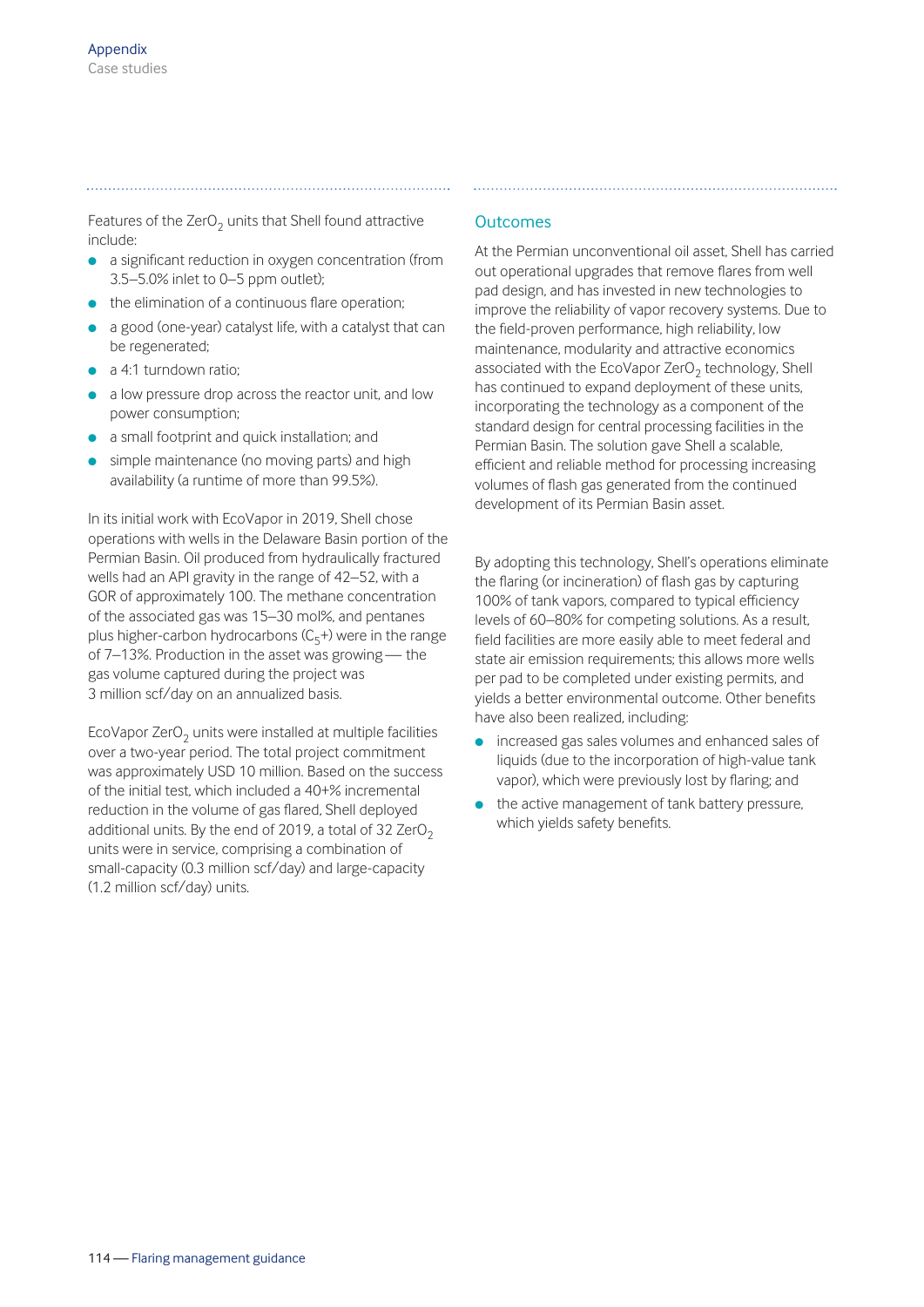# WINTERSHALL DEA: WELL TESTING GAS CAPTURE PROJECT

#### Summary

In Argentina, Wintershall Dea has successfully conducted production pilot projects in the Aguada Federal and Bandurria Norte blocks, which are part of the onshore Vaca Muerta shale play in the central Argentine province of Neuquén. The initial program began in mid-2015 with the drilling of eight wells. As part of the field development, the company implemented a project to connect the extended (i.e. long-term) well-test facility in Aguada Federal to a third-party gas treatment plant, requiring the construction of gas compression facilities and new pipeline capacity to completely eliminate routine gas flaring. Wintershall Dea has a long presence in Argentina, where it produces gas and oil from about 20 onshore and offshore fields.

#### **Background**

Figure A9 shows the production trend for natural gas in Argentina. By the end of 2020, Argentina's production of natural gas was 0.131 bcm/day, or 4.63 bcf/day. Shale gas production accounted for 0.0325 bcm/day (1.14 bcf/day) of the total and is growing. However, Argentina has relied on LNG imports to help satisfy the demand for natural gas in the winter season.



The government of Argentina follows a federal structure with national-level ministries and independent provinciallevel jurisdictions (provinces plus the autonomous city of Buenos Aires). Each jurisdiction has its own constitution and laws. For oil and natural gas, the federal regulatory authority is part of the Secretariat of Energy (Secretaría de Energía). Each province has authority to administer hydrocarbon resources within its boundaries.

Law No. 17.319 (1967), Law No. 26,197 (2006) and Law No. 27.007 (2014) contain the basic framework applicable to oil and gas exploration and production in Argentina. Due to declining production and increasing imports, Law No. 27.007 aimed to incentivize long-term foreign oil and gas investment, especially in shale oil and gas areas, such as the large Vaca Muerta reservoir in the Neuquén Province. Oil pricing is market-based, but there are provisions for reduced royalties when the business forecast for a given project indicates that production would not occur with standard royalties.

Through Decree 892/2020, Argentina formalized a new 'Gas Plan 2020–2024' to increase domestic natural gas production to 30 bcm by 2024. Other expected benefits include substantial fiscal savings, reducing or eliminating LNG and liquid fuel imports in winter, achieving an energy balance surplus and establishing a transparent, competitive system with market-based pricing.



<sup>42</sup> Source: IAE (Argentine Energy Institute) Secretariat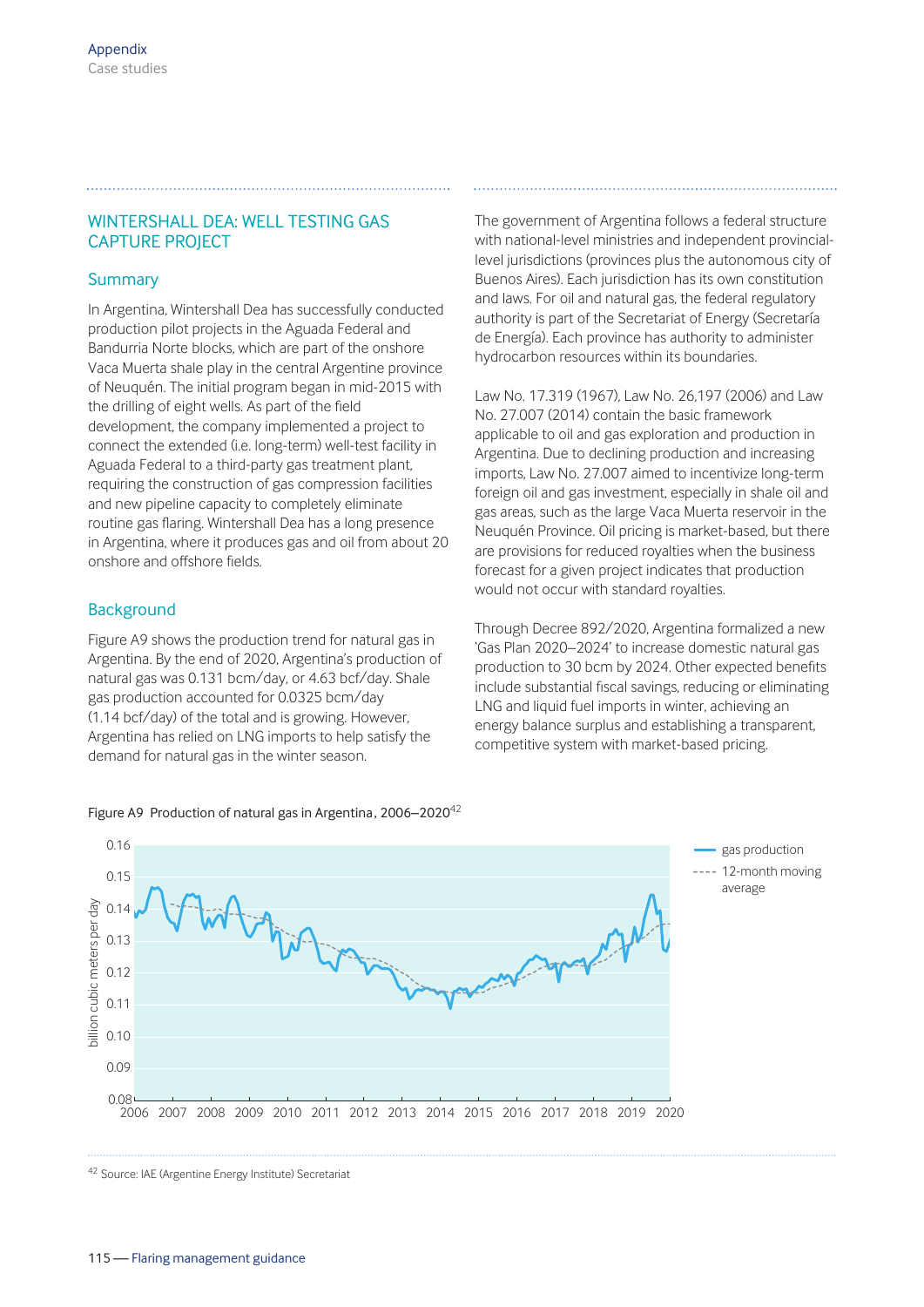Prior to the new Gas Plan, the government of Argentina set out the gas venting limits and requirements in Energy Secretariat Resolutions No. 236/1996 and No. 143/1998. The national rules encourage the utilization of associated gas, setting specific conditions on the allowable use of flares. Some provinces have issued other specific flare and vent rules. In Neuquén province, regulations prohibit gas venting in exploration wells and during production operations at gas wells, as well as limit emissions to air at oil wells. Flaring and venting activities are addressed by Provincial Law No. 2.175. For new fields, flaring and venting during the well testing and appraisal period is limited to three months. After that, wells with routine gas flaring must be shut in, unless specific permits are issued. Short-term exceptions are permitted under certain circumstances, and released gas must be incinerated. Longer exceptions are allowed for lowerpressure wells where operators have prepared a feasibility study with a schedule for abatement investments and made a financial commitment for those projects. The government imposes taxes/fees for routine and non-routine gas flaring.

The government of Argentina requires operators to report gas flaring volumes based on measured flows. It also publishes statistical data on oil and gas production, GHG emissions and flares. The flare data are derived mainly from thermal satellite imagery, and are used to provide information related to undeclared (i.e. not authorized) flare points.

Argentina is predominantly a natural gas-based economy; it is the leading source of energy, representing more than 50% of the total supply, and provides the majority of fuel used by power generation facilities. Well-developed electricity and oil and gas transportation systems cover the country. A specialized regulatory body — ENARGAS — is responsible for the transportation and distribution of natural gas. Under the new Gas Plan, the regulatory structure has been modernized. At the same time, and supported by the success of the Vaca Muerta play, Argentina has seen natural gas surpluses during the summer, which are mostly exported by pipelines.

In view of Argentina's existing gas transportation infrastructure and a growing demand for pipeline quality gas, monetization via compression and pipeline transport was the most logical alternative to flaring. Other options (NGLs, direct power generation, LNG, etc.) entailed higher costs, more challenging logistics or unattractive business cases.

# Project description

As part of the field development at the Vaca Muerta shale play, Wintershall Dea implemented a project to connect an extended (i.e. long-term) well-test facility to a third-party gas treatment plant to completely eliminate routine gas flaring. The testing facility handles multiple hydraulically fractured oil wells (API gravity = 45) at an average GOR of 140. Approximately 2.5 million scf/day of associated natural gas (70% CH<sub>4</sub> with less than 5% C<sub>5</sub>+) is produced at ~45 psig.

Prior to implementing the flare reduction project, no infrastructure (i.e. gathering system, compressors, pipeline, etc.) was in place to route the associated gas to a distribution pipeline system. Wintershall Dea constructed a new gas compressor and export pipeline to facilitate gas take-away. The project took 18 months from inception to start-up, with approximately half of that time used for construction of facilities and pipelines. The total project investment was between USD 10–15 million. More than 90% of the captured gas is eventually sold into the regional gas market. The remainder is used within the field. The new facilities are expected to have a long operational life; ongoing costs for routine compressor maintenance and pipeline pigging are expected to be minor.

The project is an example of the company's public commitment to end routine flaring and to the 'Zero Routine Flaring by 2030' initiative. Backed by an internal policy, and a specific process to identify flare reduction and gas monetization and utilization projects, Wintershall Dea has implemented flare reduction projects in its other operating locations, including gas to power for both captive use and for export, production of pipeline quality gas, and NGL production.